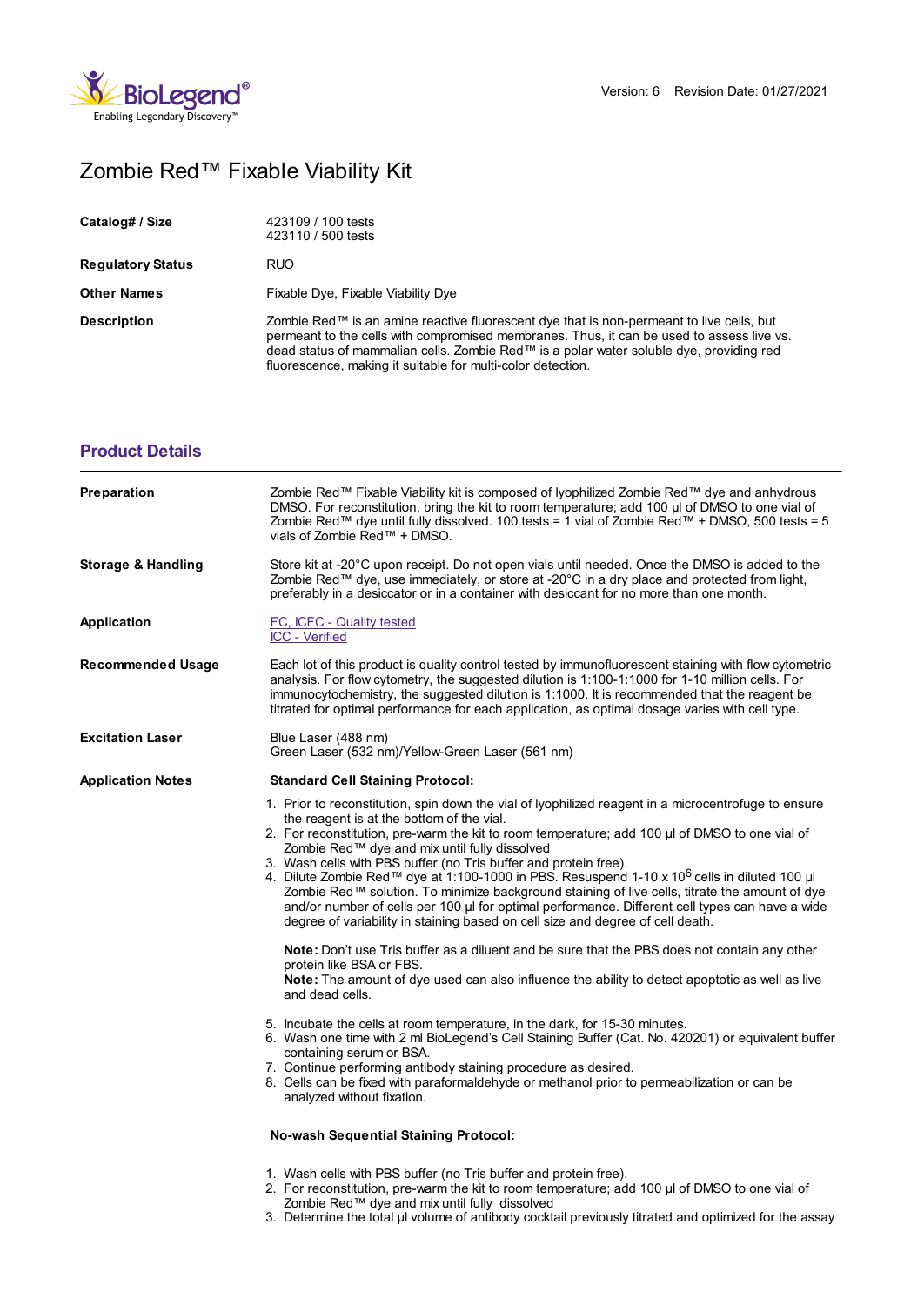|                          | that will be added to each vial/well of cells based on a final volume of 100 µl. Subtract that<br>antibody volume from the 100 µl total staining volume intended for the assay. In the remaining<br>volume, dilute Zombie Red™ dye at 1:100-1000 in PBS as determined by prior optimization at<br>that volume. For example, if you are adding 20 µl of antibody cocktail for a 100 µl total staining<br>volume, use 80 µl of Zombie Red™ solution. Resuspend 1-10 x 10 <sup>6</sup> cells in the appropriate<br>volume of Zombie Red™ solution. Different cell types can have a wide degree of variability in<br>staining based on cell size and degree of cell death.                                                     |
|--------------------------|----------------------------------------------------------------------------------------------------------------------------------------------------------------------------------------------------------------------------------------------------------------------------------------------------------------------------------------------------------------------------------------------------------------------------------------------------------------------------------------------------------------------------------------------------------------------------------------------------------------------------------------------------------------------------------------------------------------------------|
|                          | <b>Note:</b> Don't use Tris buffer as a diluent and be sure that the PBS does not contain any other<br>protein like BSA or FBS.<br><b>Note:</b> The amount of dye used can also influence the ability to detect apoptotic as well as live<br>and dead cells.                                                                                                                                                                                                                                                                                                                                                                                                                                                               |
|                          | 4. Incubate for 10-15 minutes at RT, protected from light. Without washing the cells, add the cell<br>surface antibody cocktail and incubate for another 15-20 minutes.<br>5. Add 1-2 mL Cell Staining Buffer (Cat. No. 420201) or equivalent buffer containing BSA or serum.<br>Centrifuge to pellet.<br>6. Continue with normal fixation and permeabilization procedure. If planning to skip fixation and<br>analyze cells live, complete an additional wash step to minimize any unnecessary background of<br>the live cells.                                                                                                                                                                                           |
|                          | Notes: If the cell type in use cannot tolerate a protein-free environment, then titrate the Zombie<br>Red™ dye in the presence of the same amount of BSA/serum as will be present in the antibody<br>staining procedure. A higher amount of Zombie Red™ may be required since the BSA/serum will<br>react with and bind up some proportion of the Zombie Red™.                                                                                                                                                                                                                                                                                                                                                             |
|                          | Zombie Red™ dye is excited by the yellow/green laser (561 nm) and has fluorescence emission<br>maximum at 624 nm. If using in a multi-color panel design, filter optimization may be required<br>depending on other fluorophores used. Zombie Red™ dye has similar emission to PE-Texas Red.                                                                                                                                                                                                                                                                                                                                                                                                                               |
|                          | Zombie Red™ can be weakly excited by the 488 laser, if a yellow/green laser is not available. This<br>may require a higher concentration of Zombie Red™ dye; optimization by the end user would be<br>required.                                                                                                                                                                                                                                                                                                                                                                                                                                                                                                            |
| <b>Product Citations</b> | 1. Mercer F, et al. 2016. PLoS Negl Trop Dis. 10: 0004913. PubMed<br>2. Martin C, et al. 2017. PLoS One. 10.1371/journal.pone.0170504. PubMed<br>3. Antsiferova M, et al. 2017. EMBO Mol Med. 9(1):27-45. PubMed<br>4. Holokai L, et al. 2020. Cancers (Basel). 12:00. PubMed<br>5. Krausgruber T, et al. 2020. Nature. 583:296. PubMed<br>6. Lindner SE, et al. 2020. Immunohorizons. 0.356944444. PubMed<br>7. Feng J, et al. 2017. Nat Commun. . 10.1038/s41467-017-01056-8. PubMed<br>8. Riopel M, et al. 2019. Mol Metab. 20:89. PubMed<br>9. Sperber HS, et al. 2019. Sci Rep. 9:707. PubMed<br>10. Yen WF et al. 2019. Cell reports. 27(5):1472-1486. PubMed<br>11. Brennan FH, et al. 2019. JCI Insight. 4. PubMed |

- 12. Haertel E, *et al.* 2018. Eur J Immunol. 48:1001. [PubMed](https://www.ncbi.nlm.nih.gov/pubmed/29457218)
- 13. Mousseau G, *et al.* 2019. MBio. 10. [PubMed](https://www.ncbi.nlm.nih.gov/pubmed/31266880)

 $0 \t10^2$   $10^3$   $10^4$ <br>Log Fluorescence Intensity

 $10<sup>5</sup>$ 

14. Ligorio M, *et al.* 2019. Cell. 178:160. [PubMed](https://pubmed.ncbi.nlm.nih.gov/31155233)

## **[Antigen](https://www.biolegend.com/en-gb/products/zombie-red-fixable-viability-kit-9338?pdf=true&displayInline=true&leftRightMargin=15&topBottomMargin=15&filename=Zombie Red%EF%BF%BD%EF%BF%BD%EF%BF%BD Fixable Viability Kit.pdf#antigenDetails) Details**

| <b>Biology Area</b> |            | Apoptosis/Tumor Suppressors/Cell Death, Cell Biology, Neuroscience                                                                                                                                                    |  |
|---------------------|------------|-----------------------------------------------------------------------------------------------------------------------------------------------------------------------------------------------------------------------|--|
| Gene ID             | NA.        |                                                                                                                                                                                                                       |  |
| <b>Product Data</b> |            |                                                                                                                                                                                                                       |  |
|                     | ell Number | One day old C57BL/6 mouse<br>splenocytes were stained with Zombie<br>Red™ and analyzed before fixation<br>(purple) or after fixation and<br>permeabilization (red). Cells alone,<br>without Zombie Red™ staining, are |  |

indicated in black.